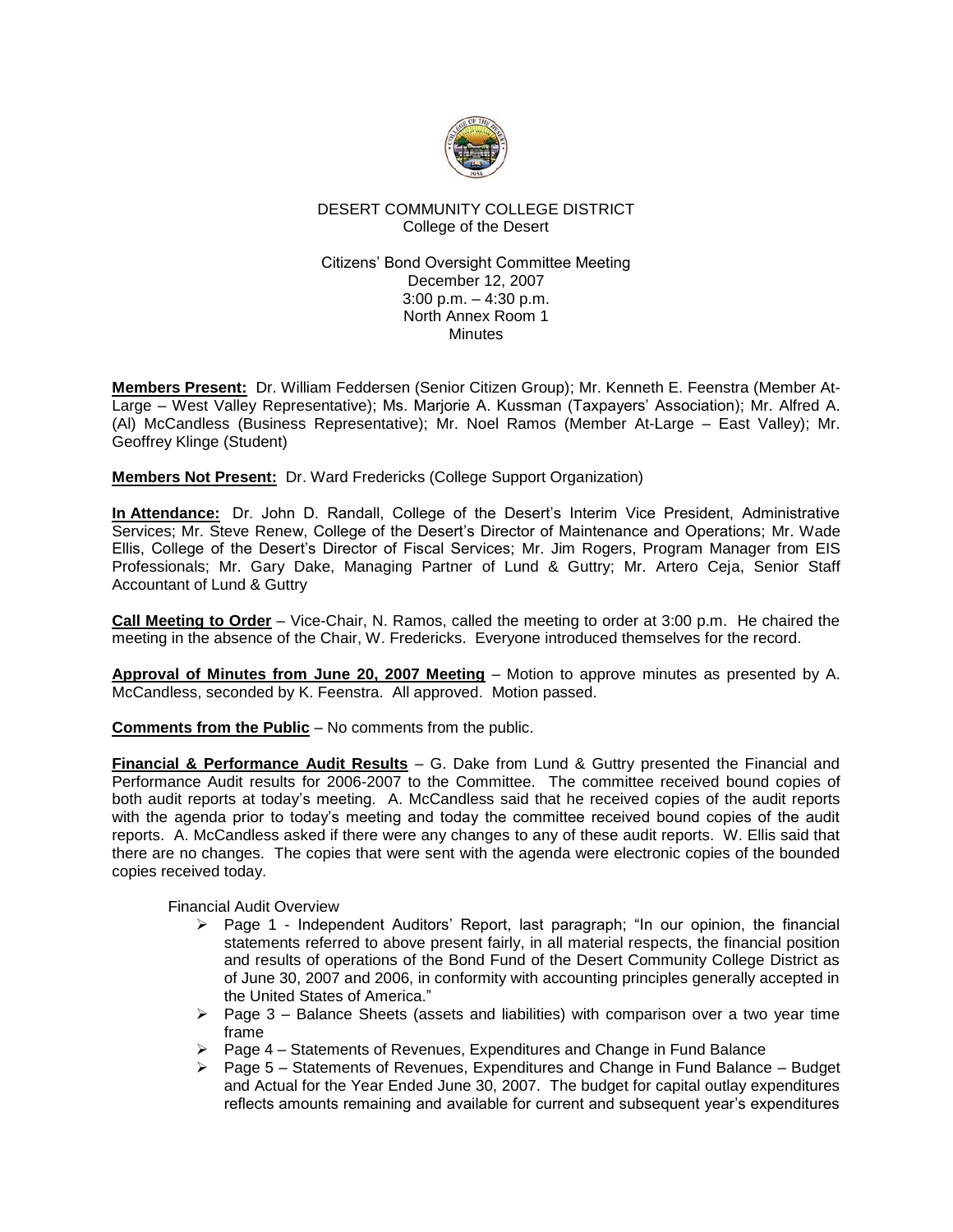and does not necessarily coincide with actual planned expenditures in the current year. All budget expenditures are included in capital outlay due to budgeted expenditures being tracked by project instead of by expense classification.

- $\triangleright$  Page 6 Statements of Revenues, Expenditures and Change in Fund Balance Budget and Actual for the Year Ended June 30, 2006.
- $\triangleright$  Page 7 & 8 Notes to Financial Statements Summary of significant accounting policies, excess of expenditures over appropriations and bonded debt (details of what happened with the bonds).
- $\triangleright$  Page 10 Subsequent Events Represents anytime an event has occurred after the close of the year. It is anything that is important or relevant to the reader that happened after June 30, 2007. It has no bearing on what happened ending June 30, 2007. First paragraph references the burn tower agreement and the second paragraph references the issuance of the Series "B" Bonds.
- $\triangleright$  Page 11 & 12 Independent Auditor's Report on Internal Control over Financial Reporting and on Compliance and other Matters based on an Audit of Financial Statements Performed in Accordance with Government Auditing Standards – If we are in compliance under the Government Auditing Standards and in compliance with Internal Control over Financial Reporting. Last sentence in paragraph two states, "The results of our tests disclosed no instances of non-compliance that are required to be reported under Government Auditing Standards." First sentence in the last paragraph states, "We noted no matters involving the internal control over financial reporting and its operations that we consider to be reportable conditions." A. McCandless was concerned with the auditors performed testing of its compliance with certain provisions of laws, regulations and contracts, noncompliance with which could have a direct and material effect on the determination of financial statement amounts. W. Ellis discussed the auditing policy and procedures with the committee.
- $\triangleright$  Page 11 & 12 Committee continued discussing these pages of the Independent Auditor's Report on Internal Control over Financial Reporting and on Compliance and other matters based on an Audit of Financial Statements Performed in accordance with Government Auditing Standards.

K. Feenstra asked if it is standard procedures to have just Lund & Guttry signature instead of the auditors' signature on page 12? G. Dake responded, "Yes, that's correct. Those are our opinions on our letterhead indicated what we did."

A. McCandless asked about the Standard General Accounting Principles by state and federal governments. G. Dake responded by stating that all the states follow the practices of the United States General Accepted Accounting Principles. It is drawn up by a group of CPAs back east referred to as the American Institute of CPAs. They are the ones that are involved with the Governmental Accounting Standards Board. They are led by industry leaders and CPAs. They govern all the procedures that the CPAs follow. That would be universal with all the fifty states. It doesn't differ from state to state. There are three main types of accounting procedures used; accrual basis accounting, cash basis accounting or income tax basis accounting. But when you do audits for a government agency, we are required to follow the General Accepted Accounting Principles.

M. Kussman commented, "As a CPA, I'm familiar with these reports and I'm very pleased that it is such a clean report and that you had found no reportable conditions and I think the college is doing a great job."

N. Ramos referred to the second paragraph on page 9, "The bond proceeds may not be used for District employees' salaries or other administration costs. In November, 2004 the Attorney General of California issued an opinion stating that districts may use Proposition 39 bond proceeds to pay the salaries of district employees to the extent they perform administrative oversight work on construction projects authorized by a voter approved bond measure. The District did not spend any bond proceeds on salaries of District employees for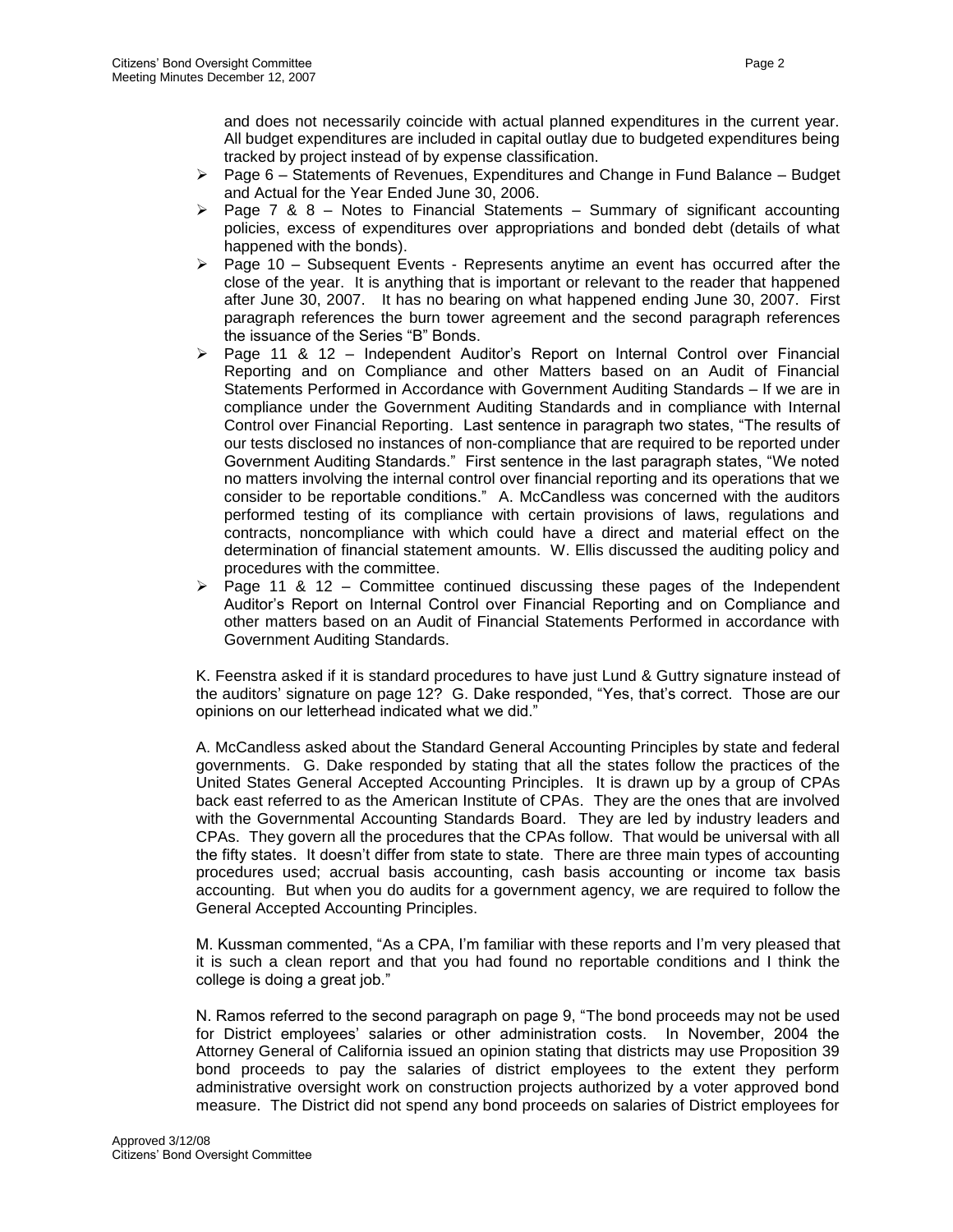the years ended June 30, 2007 and 2006." N. Ramos asked Steve in relation to the above statement, should we decide to have staff work on bond projects, what would have to change in our scenario here where that could impact differently as for as how that spending is going so far. S. Renew said that if we decided to have staff that is appropriate to spend staff hours on bond projects, it would have to be tracked very discernable with that type of expenditure. For us in a practical method, it is not worth pursing. We have project managers and construction managers handling the bond projects.

Performance Audit Overview

- $\triangleright$  Page 1 Independent Auditors' Report, last paragraph states, "In our opinion, the Desert Community College District complied, in all material respects, with the aforementioned requirements for the year ended June 30, 2007."
- **▶ Page 4 Summary of expenses that occurred during the year.** <br>▶ Page 5 & 6 Updates of where the projects stand.
- Page 5 & 6 Updates of where the projects stand.
- $\triangleright$  Page 6 Conclusion: "Based upon our procedures performed, we found that for the items tested, the District has properly accounted for the expenditures of the funds held in the Bond Fund and that such expenditures were made on authorized bond projects."

# **Phase I Projects Update**

- S. Renew reviewed the items listed below from a PowerPoint presentation:
	- 1. Overview Currently exists as of today
		- a. Citizens' Oversight Committee Responsibilities It is the committee members mission to oversee the projects and not be project managers.
			- i. Reviewed Responsibility column and Report/Information/Data column
		- b. California Constitution Article XIIIA [Tax Limitation] i. Reviewed Article XIIIA
		- c. California Education Code Section 15278-15282
			- i. Reviewed the purpose of the Citizens' Oversight Committee

Steve will remove from the presentation the information on the Citizens' Oversight Committee Responsibilities, Article 13A [tax limitation] and California Education Code Section 15278-15282 and bring it back once a year for the new committee members.

- d. Project Progress (on schedule and budget)
	- i. Infrastructure Phase 1
		- 1. In Progress
	- ii. Barker Nursing Complex
		- 1. In Progress
	- iii. Public Safety Academy 1. In Progress
	- iv. Central Plant
		- 1. In Progress
	- v. Softball Field
		- 1. In Progress
- e. At State Architect (DSA) for Review
	- i. Alumni Building
		- 1. DSA approved
	- ii. Business Building Modernization
	- 1. To DSA in December
	- iii. Dining Hall Renovation
		- 1. To DSA in December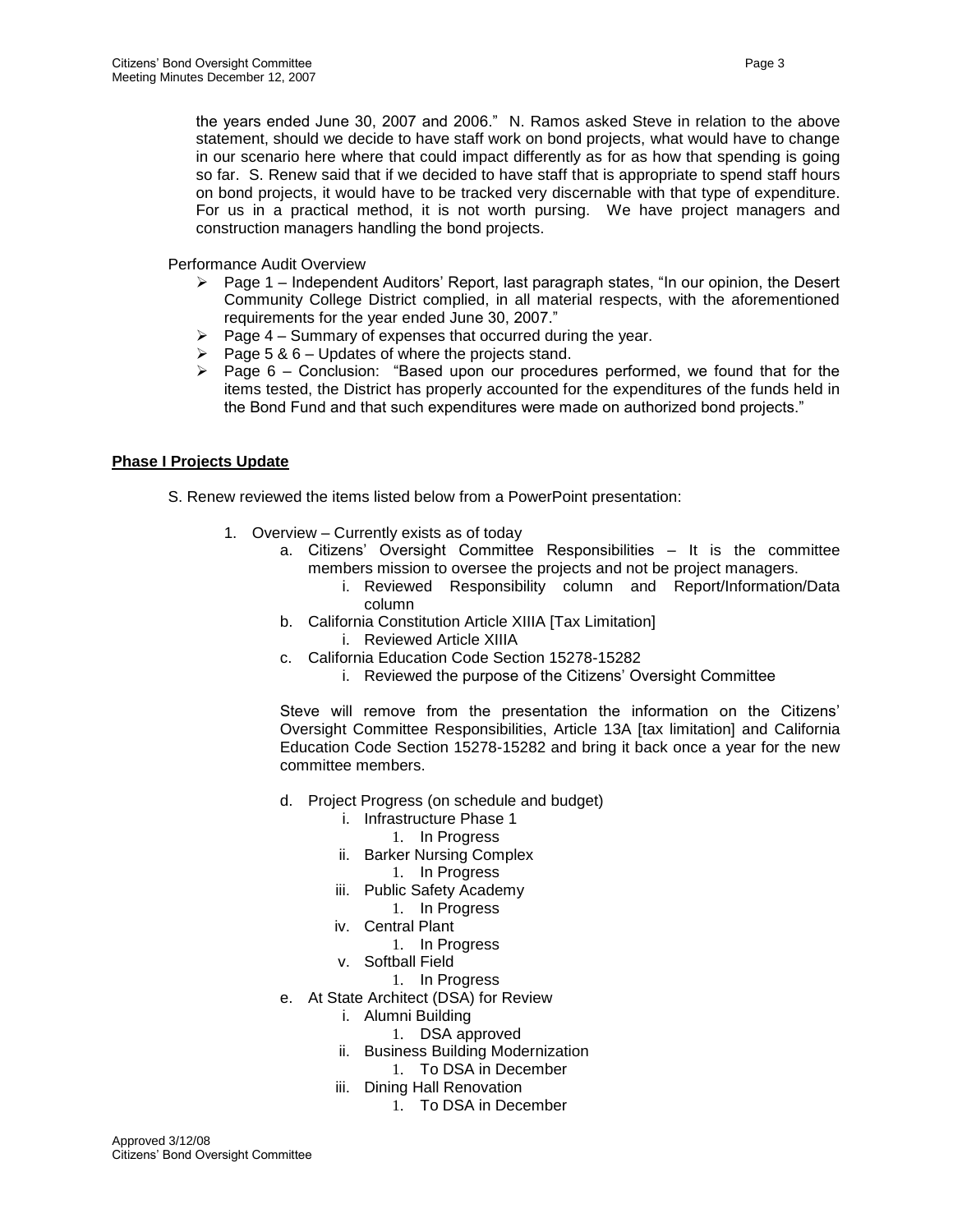- iv. Craven's Student Services Center
	- 1. To DSA in December
- v. East Valley Center (modular village)
	- 1. To DSA in January

The committee would like to see the scope and a summary on the progress of each project that occurs between each quarterly meeting added to the presentation or as an agenda item. Steve Renew will provide the information.

K. Feenstra asked if there is a master plan for the East Valley Campus. S. Renew said that there is not but there are schematics on the East Valley Campus. The committee would like to have a summary on the progress of the East Valley Campus at each meeting. S. Renew will provide the information.

The committee would like to have a tour of the campus one hour prior to the 3:00 p.m. meeting on March  $12<sup>th</sup>$  meeting. Steve will arrange the tour. J. Randall suggested that the committee may want to tour the East Valley Center in the future. The committee agreed.

- f. Acronyms
	- i. Reviewed list
- g. Building Ground Square Footage
	- i. Reviewed list
- h. Handout
	- i. Reviewed the Division of the State Architect (DSA) form DSA-6
- 2. Supplemental Information
	- Issuance of Series B and C
	- Evaluate and Update Building Construction Schedule
	- Evaluate and Update Project Budget Allocations

#### **Phase I Bond Project Financial Report**

- S. Renew reviewed the following financial reports from PowerPoint presentation:
- 1. Total Project Expenditures of Measure "B" Inception thru July 31, 2007
	- a. Total budget \$354,348,439.00 (Measure B and refund money)
	- b. 8% expended, \$25,279,787
	- c. 92% available, \$329,068,652
- 2. Measure "B" Series "A" Expenditures Inception thru July 31, 2007
	- a. Total budget is \$72,848,412.00
	- b. 38% expended, \$25,279,787
	- c. 62% available, \$47,568,625
- 3. Bond Matrix College of the Desert refers to this document to make sure we are in compliance with the bond language.
- 4. Project Expenditures Series "A" Only reviewed numbers for budget, expenditures and balances for the Measure B Bond projects.